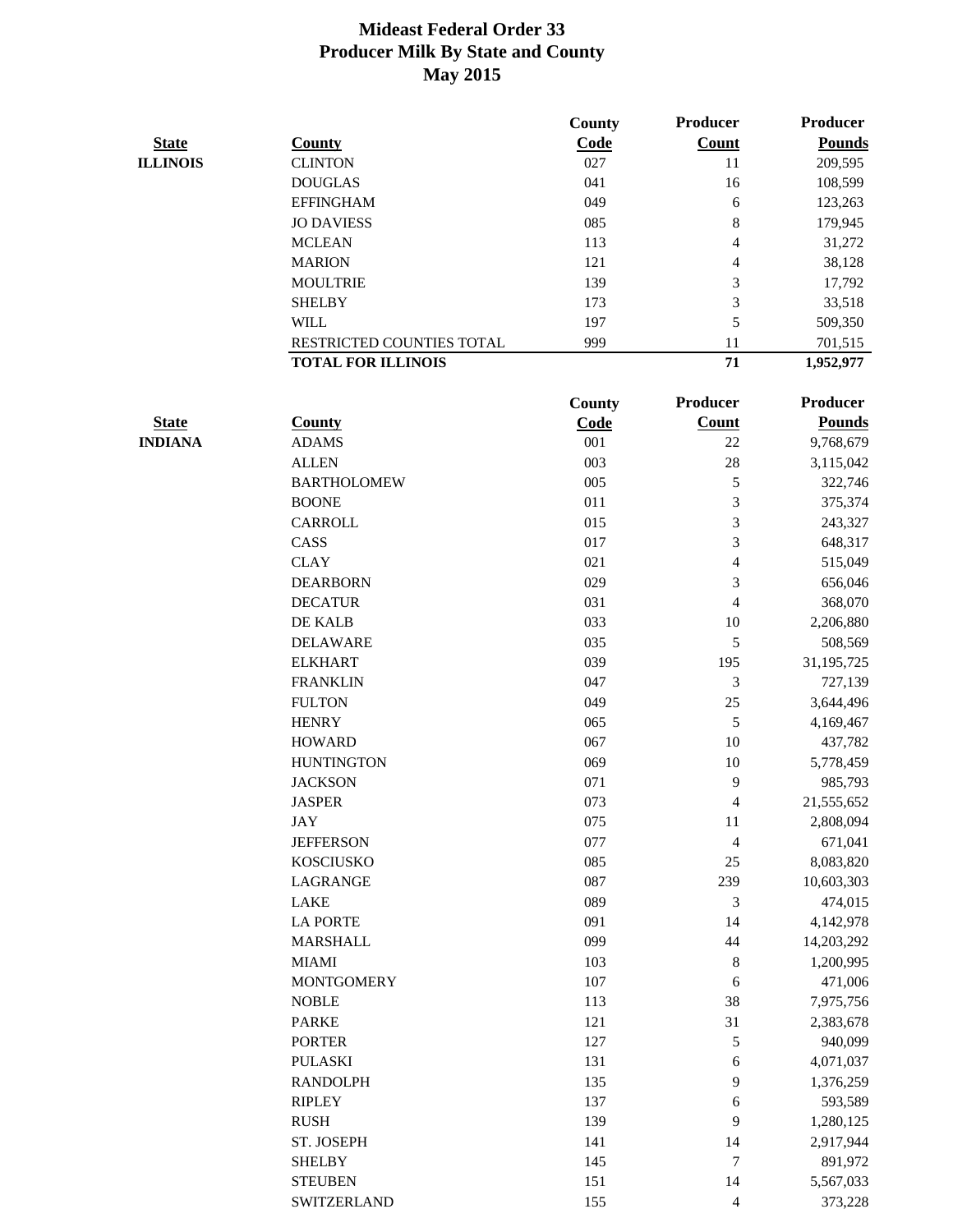|              |                           | County | <b>Producer</b> | <b>Producer</b> |
|--------------|---------------------------|--------|-----------------|-----------------|
| <b>State</b> | County                    | Code   | <b>Count</b>    | <b>Pounds</b>   |
| INDIANA      | <b>WABASH</b>             | 169    | 13              | 4,845,615       |
|              | <b>WAYNE</b>              | 177    | 70              | 7,204,253       |
|              | WELLS                     | 179    | 9               | 8,515,354       |
|              | <b>WHITE</b>              | 181    |                 | 280,103         |
|              | <b>WHITLEY</b>            | 183    | 10              | 2,476,773       |
|              | RESTRICTED COUNTIES TOTAL | 999    | 28              | 38,165,786      |
|              | <b>TOTAL FOR INDIANA</b>  |        | 981             | 219,739,760     |

|                 |                           | County                   | <b>Producer</b> | <b>Producer</b> |
|-----------------|---------------------------|--------------------------|-----------------|-----------------|
| <b>State</b>    | County                    | $\overline{\text{Code}}$ | Count           | <b>Pounds</b>   |
| <b>IOWA</b>     | <b>DUBUQUE</b>            | 061                      | 9               | 116,323         |
|                 | RESTRICTED COUNTIES TOTAL | 999                      | 2               | 35,382          |
|                 | <b>TOTAL FOR IOWA</b>     |                          | 11              | 151,705         |
|                 |                           | County                   | <b>Producer</b> | <b>Producer</b> |
| <b>State</b>    | County                    | Code                     | Count           | <b>Pounds</b>   |
| <b>KENTUCKY</b> | <b>CHRISTIAN</b>          | 047                      | 6               | 242,892         |
|                 | <b>FLEMING</b>            | 069                      | 6               | 621,380         |
|                 | <b>MASON</b>              | 161                      | 4               | 245,586         |
|                 | <b>ROBERTSON</b>          | 201                      | $\overline{4}$  | 226,589         |
|                 | <b>TODD</b>               | 219                      | $\overline{7}$  | 283,184         |
|                 | RESTRICTED COUNTIES TOTAL | 999                      | 14              | 613,545         |
|                 | <b>TOTAL FOR KENTUCKY</b> |                          | 41              | 2,233,176       |

| <b>TOTAL FOR KENTUCKY</b> |  |
|---------------------------|--|
|                           |  |

|                                 |                           | <b>County</b> | <b>Producer</b> | <b>Producer</b> |
|---------------------------------|---------------------------|---------------|-----------------|-----------------|
| <b>State</b>                    | Countv                    | <u>Code</u>   | Count           | <b>Pounds</b>   |
| <b>MARYLAND</b>                 | $1/$ GARRETT              | 023           | 38              | 4,298,609       |
| 1/ Includes Restricted Counties | <b>TOTAL FOR MARYLAND</b> |               | 38              | 4,298,609       |

|                 |                   | County | <b>Producer</b>          | <b>Producer</b> |
|-----------------|-------------------|--------|--------------------------|-----------------|
| <b>State</b>    | <b>County</b>     | Code   | <b>Count</b>             | <b>Pounds</b>   |
| <b>MICHIGAN</b> | <b>ALCONA</b>     | 001    |                          | 1,414,221       |
|                 | <b>ALLEGAN</b>    | 005    | 69                       | 27,873,288      |
|                 | <b>ALPENA</b>     | 007    | 32                       | 4,065,814       |
|                 | <b>ARENAC</b>     | 011    | 22                       | 4,316,184       |
|                 | <b>BARAGA</b>     | 013    | $\overline{4}$           | 307,948         |
|                 | <b>BARRY</b>      | 015    | 30                       | 25,831,549      |
|                 | <b>BAY</b>        | 017    | $\overline{7}$           | 1,786,103       |
|                 | <b>BERRIEN</b>    | 021    | 8                        | 1,230,305       |
|                 | <b>BRANCH</b>     | 023    | 23                       | 6,111,705       |
|                 | <b>CALHOUN</b>    | 025    | 20                       | 10,650,066      |
|                 | CASS              | 027    | $\overline{4}$           | 744,625         |
|                 | <b>CHARLEVOIX</b> | 029    | 5                        | 223,727         |
|                 | <b>CHEBOYGAN</b>  | 031    | $\overline{\mathcal{L}}$ | 106,009         |
|                 | <b>CHIPPEWA</b>   | 033    | 8                        | 971,229         |
|                 | <b>CLARE</b>      | 035    | 30                       | 4,791,107       |
|                 | <b>CLINTON</b>    | 037    | 62                       | 69,598,398      |
|                 | <b>DELTA</b>      | 041    | 5                        | 360,260         |
|                 | <b>EATON</b>      | 045    | 25                       | 2,752,600       |
|                 | <b>GENESEE</b>    | 049    | $\overline{7}$           | 2,312,544       |
|                 | <b>GLADWIN</b>    | 051    | 9                        | 1,998,707       |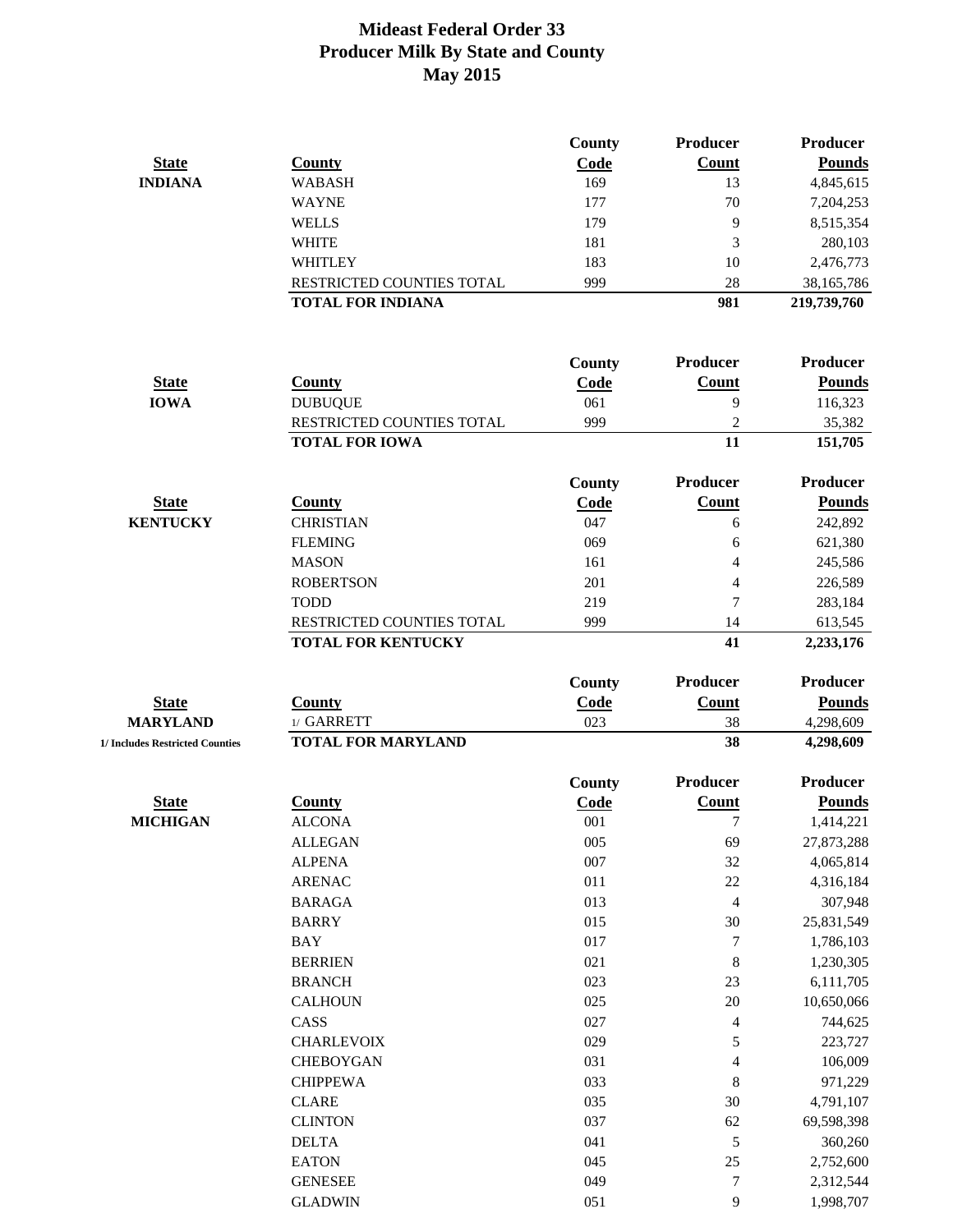|                  |                           | <b>County</b> | <b>Producer</b>          | <b>Producer</b> |
|------------------|---------------------------|---------------|--------------------------|-----------------|
| <b>State</b>     | <b>County</b>             | Code          | <b>Count</b>             | <b>Pounds</b>   |
| <b>MICHIGAN</b>  | <b>GRAND TRAVERSE</b>     | 055           | 5                        | 65,299          |
|                  | <b>GRATIOT</b>            | 057           | 35                       | 63,429,522      |
|                  | <b>HILLSDALE</b>          | 059           | 29                       | 9,900,206       |
|                  | <b>HURON</b>              | 063           | 78                       | 53,612,669      |
|                  | <b>INGHAM</b>             | 065           | 26                       | 10,040,017      |
|                  | <b>IONIA</b>              | 067           | 52                       | 32,993,655      |
|                  | <b>IOSCO</b>              | 069           | 12                       | 2,972,615       |
|                  | <b>ISABELLA</b>           | 073           | 41                       | 12,898,735      |
|                  | <b>JACKSON</b>            | 075           | 18                       | 7,030,279       |
|                  | <b>KALAMAZOO</b>          | 077           | $\boldsymbol{7}$         | 10,389,140      |
|                  | <b>KENT</b>               | 081           | 33                       | 13,261,196      |
|                  | <b>LAPEER</b>             | 087           | 29                       | 3,898,636       |
|                  | <b>LEELANAU</b>           | 089           | $\overline{\mathcal{A}}$ | 72,815          |
|                  | <b>LENAWEE</b>            | 091           | 26                       | 29,048,169      |
|                  | <b>LIVINGSTON</b>         | 093           | 12                       | 5,089,283       |
|                  | <b>MACKINAC</b>           | 097           | $\overline{4}$           | 927,529         |
|                  | <b>MACOMB</b>             | 099           | $\tau$                   | 419,728         |
|                  | <b>MARQUETTE</b>          | 103           | 3                        | 225,122         |
|                  | <b>MASON</b>              | 105           | 17                       | 4,346,002       |
|                  | <b>MECOSTA</b>            | 107           | 24                       | 3,901,910       |
|                  | <b>MENOMINEE</b>          | 109           | 15                       | 1,018,538       |
|                  | <b>MIDLAND</b>            | 111           | 3                        | 263,138         |
|                  | <b>MISSAUKEE</b>          | 113           | 45                       | 36,425,481      |
|                  | <b>MONROE</b>             | 115           | $\overline{4}$           | 769,545         |
|                  | <b>MONTCALM</b>           |               |                          |                 |
|                  |                           | 117           | 56<br>8                  | 17,223,446      |
|                  | <b>MONTMORENCY</b>        | 119           |                          | 879,745         |
|                  | <b>MUSKEGON</b>           | 121           | 16                       | 13,280,276      |
|                  | <b>NEWAYGO</b>            | 123           | 51                       | 6,166,287       |
|                  | <b>OCEANA</b>             | 127           | 9                        | 314,003         |
|                  | <b>OGEMAW</b>             | 129           | 41                       | 8,107,609       |
|                  | <b>OSCEOLA</b>            | 133           | 38                       | 12,345,077      |
|                  | <b>OSCODA</b>             | 135           | 12                       | 615,984         |
|                  | <b>OTTAWA</b>             | 139           | 65                       | 38,248,609      |
|                  | PRESQUE ISLE              | 141           | 7                        | 900,645         |
|                  | <b>SAGINAW</b>            | 145           | 16                       | 5,494,024       |
|                  | <b>ST. CLAIR</b>          | 147           | 12                       | 2,431,047       |
|                  | ST. JOSEPH                | 149           | 23                       | 9,289,970       |
|                  | <b>SANILAC</b>            | 151           | 105                      | 47,173,639      |
|                  | <b>SHIAWASSEE</b>         | 155           | 18                       | 5,708,616       |
|                  | <b>TUSCOLA</b>            | 157           | 42                       | 11,652,186      |
|                  | <b>VAN BUREN</b>          | 159           | 11                       | 6,324,232       |
|                  | <b>WASHTENAW</b>          | 161           | 22                       | 4,221,180       |
|                  | <b>WEXFORD</b>            | 165           | 13                       | 858,431         |
|                  | RESTRICTED COUNTIES TOTAL | 999           | 14                       | 970,567         |
|                  | <b>TOTAL FOR MICHIGAN</b> |               | 1,489                    | 662, 651, 191   |
|                  |                           | <b>County</b> | <b>Producer</b>          | <b>Producer</b> |
| <b>State</b>     | <b>County</b>             | Code          | <b>Count</b>             | <b>Pounds</b>   |
| <b>MINNESOTA</b> | <b>STEARNS</b>            | 145           | 6                        | 132,547         |
|                  | <b>TODD</b>               | 153           | 5                        | 30,507          |
|                  | RESTRICTED COUNTIES TOTAL | 999           | 3                        | 324,403         |
|                  | TOTAL FOR MINNESOTA       |               | 14                       | 487,457         |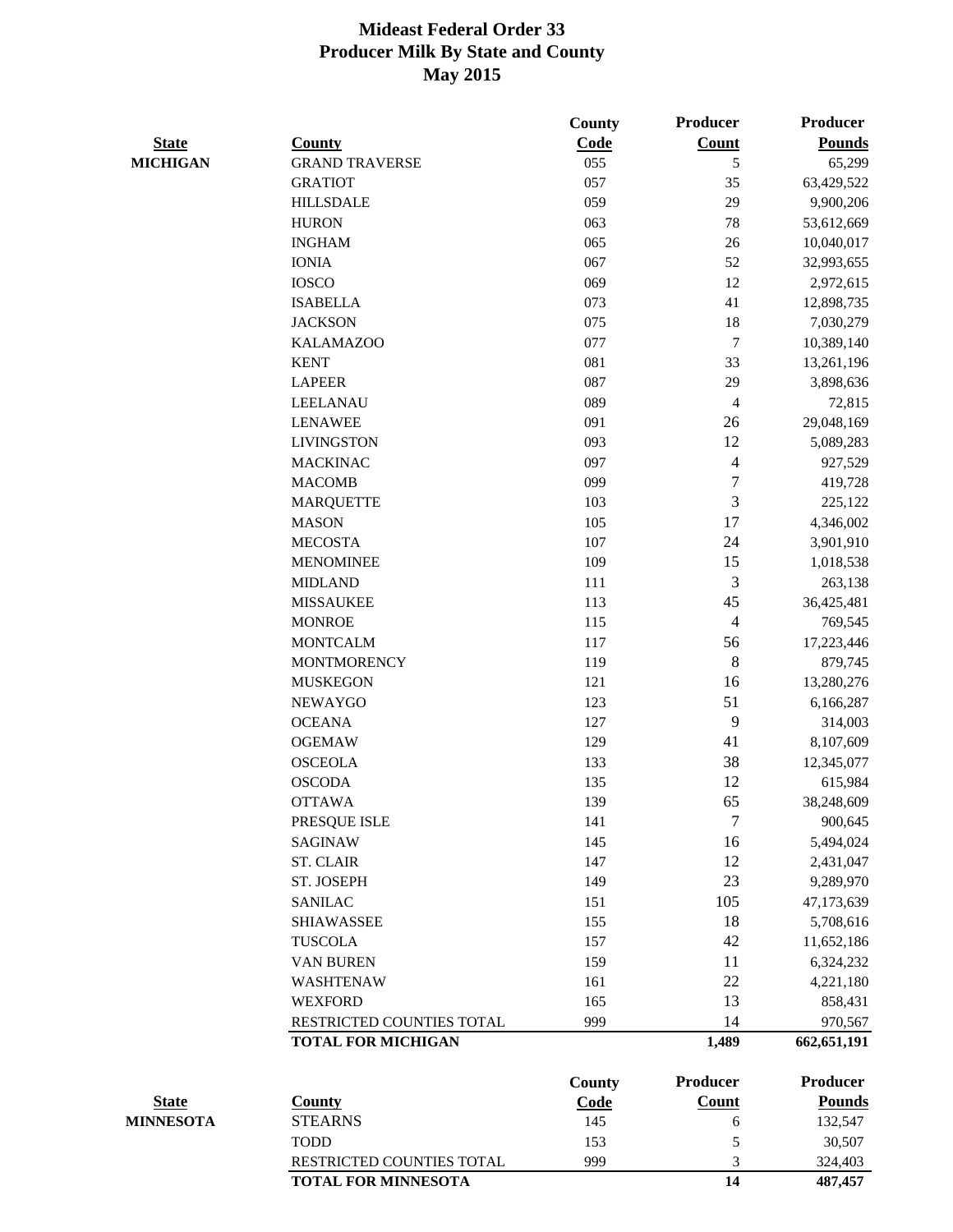|                 |                           | County      | <b>Producer</b> | <b>Producer</b> |
|-----------------|---------------------------|-------------|-----------------|-----------------|
| <b>State</b>    | <b>County</b>             | <b>Code</b> | <b>Count</b>    | <b>Pounds</b>   |
| <b>NEW YORK</b> | <b>CATTARAUGUS</b>        | 009         | 60              | 18, 171, 218    |
|                 | <b>CHAUTAUQUA</b>         | 013         | 153             | 29,040,341      |
|                 | <b>ERIE</b>               | 029         | 11              | 3,195,672       |
|                 | <b>GENESEE</b>            | 037         | 4               | 4,030,038       |
|                 | <b>LIVINGSTON</b>         | 051         | 7               | 12,951,228      |
|                 | <b>WYOMING</b>            | 121         | 17              | 24,598,759      |
|                 | RESTRICTED COUNTIES TOTAL | 999         | 6               | 4,579,569       |
|                 | <b>TOTAL FOR NEW YORK</b> |             | 258             | 96,566,825      |

|              |                   | County | <b>Producer</b>          | <b>Producer</b> |
|--------------|-------------------|--------|--------------------------|-----------------|
| <b>State</b> | <b>County</b>     | Code   | <b>Count</b>             | <b>Pounds</b>   |
| <b>OHIO</b>  | <b>ADAMS</b>      | 001    | 22                       | 819,575         |
|              | <b>ALLEN</b>      | 003    | $\sqrt{5}$               | 1,276,075       |
|              | <b>ASHLAND</b>    | 005    | 55                       | 13,990,866      |
|              | <b>ASHTABULA</b>  | 007    | 35                       | 6,519,011       |
|              | <b>ATHENS</b>     | 009    | 10                       | 937,357         |
|              | <b>AUGLAIZE</b>   | 011    | 42                       | 7,230,515       |
|              | <b>BELMONT</b>    | 013    | 13                       | 1,190,758       |
|              | <b>BROWN</b>      | 015    | 10                       | 492,558         |
|              | <b>BUTLER</b>     | 017    | 3                        | 242,458         |
|              | <b>CARROLL</b>    | 019    | 30                       | 2,508,231       |
|              | <b>CHAMPAIGN</b>  | 021    | 14                       | 1,486,601       |
|              | <b>CLARK</b>      | 023    | $\overline{\mathcal{L}}$ | 6,726,795       |
|              | <b>CLINTON</b>    | 027    | 5                        | 371,820         |
|              | <b>COLUMBIANA</b> | 029    | 82                       | 11,067,685      |
|              | <b>COSHOCTON</b>  | 031    | 26                       | 2,779,462       |
|              | <b>CRAWFORD</b>   | 033    | $\, 8$                   | 2,976,490       |
|              | <b>DARKE</b>      | 037    | 48                       | 12,775,383      |
|              | <b>DEFIANCE</b>   | 039    | 11                       | 8,254,102       |
|              | <b>DELAWARE</b>   | 041    | $\overline{\mathcal{A}}$ | 262,304         |
|              | <b>FAIRFIELD</b>  | 045    | $\, 8$                   | 691,138         |
|              | <b>FAYETTE</b>    | 047    | 3                        | 554,331         |
|              | <b>FULTON</b>     | 051    | 9                        | 4,767,227       |
|              | <b>GALLIA</b>     | 053    | $\overline{7}$           | 586,489         |
|              | <b>GEAUGA</b>     | 055    | 56                       | 4,142,928       |
|              | <b>GREENE</b>     | 057    | 5                        | 762,836         |
|              | <b>GUERNSEY</b>   | 059    | 6                        | 544,888         |
|              | <b>HANCOCK</b>    | 063    | 3                        | 1,404,261       |
|              | <b>HARDIN</b>     | 065    | 9                        | 13,963,108      |
|              | <b>HARRISON</b>   | 067    | 10                       | 732,263         |
|              | <b>HENRY</b>      | 069    | 8                        | 1,189,725       |
|              | <b>HIGHLAND</b>   | 071    | 34                       | 2,527,319       |
|              | <b>HOLMES</b>     | 075    | 169                      | 12,348,618      |
|              | <b>HURON</b>      | 077    | 50                       | 6,509,633       |
|              | <b>JACKSON</b>    | 079    | 6                        | 164,491         |
|              | <b>JEFFERSON</b>  | 081    | 7                        | 832,822         |
|              | <b>KNOX</b>       | 083    | 38                       | 8,700,846       |
|              | <b>LICKING</b>    | 089    | 13                       | 4,100,380       |
|              | <b>LOGAN</b>      | 091    | 34                       | 4,478,754       |
|              | <b>LORAIN</b>     | 093    | 18                       | 1,788,143       |
|              | <b>MADISON</b>    | 097    | 14                       | 17,107,048      |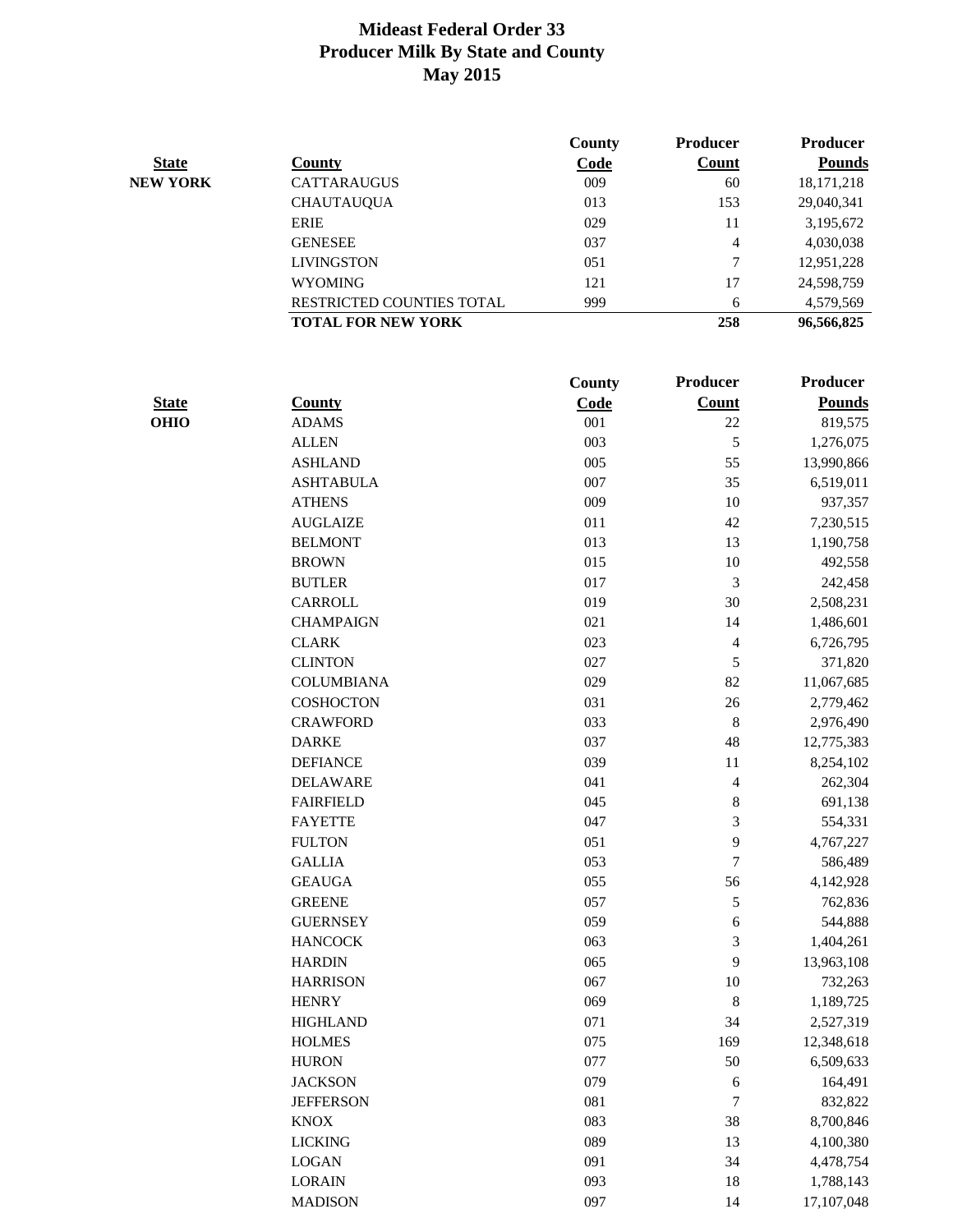|                     |                           | County      | Producer                | <b>Producer</b> |
|---------------------|---------------------------|-------------|-------------------------|-----------------|
| <b>State</b>        | <b>County</b>             | <b>Code</b> | <b>Count</b>            | <b>Pounds</b>   |
| <b>OHIO</b>         | <b>MAHONING</b>           | 099         | 33                      | 8,593,923       |
|                     | <b>MARION</b>             | 101         | 5                       | 4,050,713       |
|                     | <b>MEDINA</b>             | 103         | 23                      | 3,719,890       |
|                     | <b>MEIGS</b>              | 105         | $\mathfrak s$           | 681,358         |
|                     | <b>MERCER</b>             | 107         | 107                     | 33,089,822      |
|                     | <b>MIAMI</b>              | 109         | 12                      | 1,511,944       |
|                     | <b>MONROE</b>             | 111         | 12                      | 975,980         |
|                     | <b>MORGAN</b>             | 115         | $\tau$                  | 1,780,334       |
|                     | <b>MORROW</b>             | 117         | 12                      | 3,087,582       |
|                     | <b>MUSKINGUM</b>          | 119         | 14                      | 877,965         |
|                     | <b>PAULDING</b>           | 125         | $\,8\,$                 | 12,611,083      |
|                     | <b>PERRY</b>              | 127         | $\mathfrak{Z}$          | 462,682         |
|                     | <b>PICKAWAY</b>           | 129         | $8\,$                   | 2,887,504       |
|                     | <b>PIKE</b>               | 131         | 10                      | 881,142         |
|                     | <b>PORTAGE</b>            | 133         | 14                      | 2,724,440       |
|                     | <b>PREBLE</b>             | 135         | 10                      | 1,202,955       |
|                     | <b>PUTNAM</b>             | 137         | 13                      | 7,845,733       |
|                     | <b>RICHLAND</b>           | 139         | 114                     | 12,951,535      |
|                     | <b>ROSS</b>               | 141         | 9                       | 660,968         |
|                     | <b>SANDUSKY</b>           | 143         | 9                       | 732,872         |
|                     | <b>SCIOTO</b>             | 145         | $\mathfrak{Z}$          | 313,706         |
|                     | <b>SENECA</b>             | 147         | $\overline{\mathbf{4}}$ | 866,316         |
|                     | <b>SHELBY</b>             | 149         | 47                      | 10,561,827      |
|                     | <b>STARK</b>              | 151         | 76                      | 13,247,139      |
|                     | <b>TRUMBULL</b>           | 155         | 28                      | 4,505,767       |
|                     | TUSCARAWAS                | 157         | 131                     | 10,530,131      |
|                     | <b>UNION</b>              | 159         | $\,8\,$                 | 886,413         |
|                     | <b>VAN WERT</b>           | 161         | 9                       | 3,289,575       |
|                     | <b>WASHINGTON</b>         | 167         | 19                      | 3,376,736       |
|                     | <b>WAYNE</b>              | 169         | 235                     | 51,090,402      |
|                     | <b>WILLIAMS</b>           | 171         | 5                       | 9,309,496       |
|                     | <b>WOOD</b>               | 173         | 6                       | 4,822,443       |
|                     | <b>WYANDOT</b>            | 175         | 7                       | 869,018         |
|                     | RESTRICTED COUNTIES TOTAL | 999         | 17                      | 2,137,007       |
|                     | <b>TOTAL FOR OHIO</b>     |             | 1,957                   | 386,941,695     |
|                     |                           | County      | Producer                | <b>Producer</b> |
| <b>State</b>        | <b>County</b>             | Code        | <b>Count</b>            | <b>Pounds</b>   |
| <b>PENNSYLVANIA</b> | <b>ARMSTRONG</b>          | 005         | 30                      | 4,041,310       |
|                     | <b>BEAVER</b>             | 007         | 25                      | 1,978,090       |
|                     | <b>BUTLER</b>             | 019         | 33                      | 3,975,749       |
|                     | <b>CAMBRIA</b>            | 021         | 10                      | 1,555,250       |
|                     | <b>CENTRE</b>             | 027         | 17                      | 1,623,871       |
|                     | <b>CLARION</b>            | 031         | 27                      | 3,216,244       |
|                     | <b>CLEARFIELD</b>         | 033         | 10                      | 830,122         |
|                     | <b>CLINTON</b>            | 035         | 20                      | 2,557,639       |
|                     | <b>CRAWFORD</b>           | 039         | 136                     | 20,620,006      |
|                     | <b>ELK</b>                | 047         | 8                       | 599,941         |
|                     | <b>ERIE</b>               | 049         | 68                      | 6,093,857       |
|                     | <b>FAYETTE</b>            | 051         | 21                      | 3,023,527       |
|                     | <b>FOREST</b>             | 053         | $\mathfrak{Z}$          | 212,159         |
|                     |                           |             |                         |                 |

INDIANA 063 55 8,676,070 JEFFERSON 065 32 2,198,776